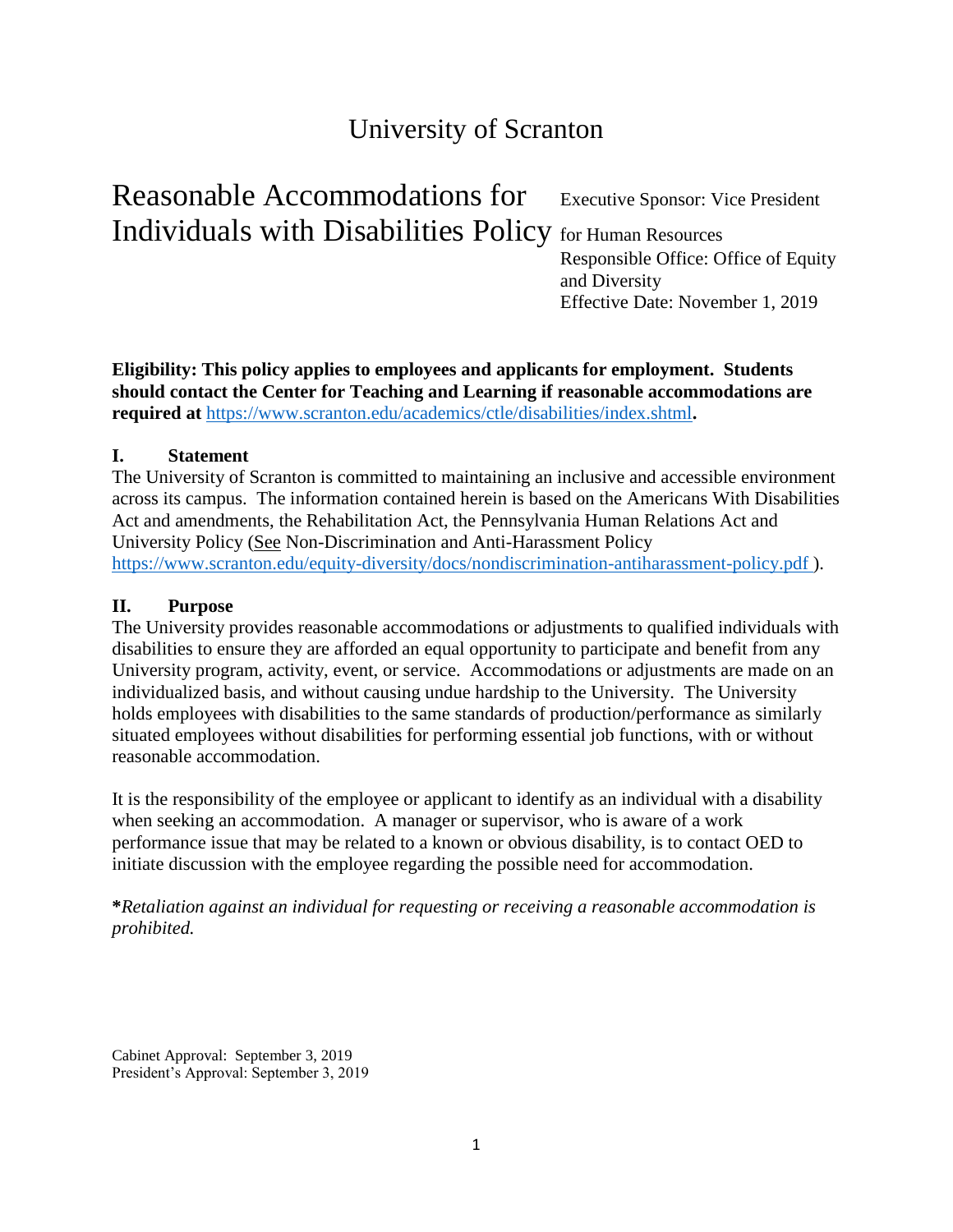## **III. Definitions**

## Disability:

A disability is (1) a physical or mental impairment that substantially limits one or more major life activities of such individual; (2) a record of such an impairment; or (3) being regarded as having such an impairment.

## Discrimination:

As used in this document, discrimination means any distinction, exclusion or restriction on the basis of disability which has the purpose or effect of impairing or nullifying the recognition, enjoyment or exercise, on an equal basis with others, of all human rights and fundamental freedoms in the political, economic, social, cultural, civil or any other field. It includes all forms of discrimination, including denial of reasonable accommodations.

#### Essential Functions:

Essential functions are the job duties that an employee must be able to perform with or without a reasonable accommodation. Some factors considered when determining essential job functions are whether:

- 1. The function(s) are required to be performed by all persons in the position.
- 2. The position exists to perform the function.
- 3. The expertise and skills required to perform the function(s).
- 4. The time spent performing the function(s).
- 5. The position is fundamentally altered if the function(s) is eliminated.

#### Interactive Process:

The interactive process is the ongoing process by which the University, through the Office of Equity and Diversity and the employee/applicant engage in a dialogue to determine what, if any, accommodations may be implemented to allow the qualified employee to perform the essentials functions of his/her position with the University, and may include obtaining and reviewing documentation from a medical provider.

#### Major Life Activity:

Major life activities include, but are not limited to, caring for oneself, performing manual tasks, seeing, hearing, eating, sleeping, walking, standing, lifting, bending, speaking, breathing, learning, reading, concentrating, thinking, communicating, and working. A major life activity also includes the operation of a major bodily function, including but not limited to, functions of the immune system, normal cell growth, digestive, bowel, bladder, neurological, brain, respiratory, circulatory, endocrine, and reproductive functions.

#### OED:

Office of Equity and Diversity.

#### Qualified Individual:

A qualified individual is an individual who, with or without a reasonable accommodation, can perform the essential functions for the position the individual holds at the University, or applies for as an applicant.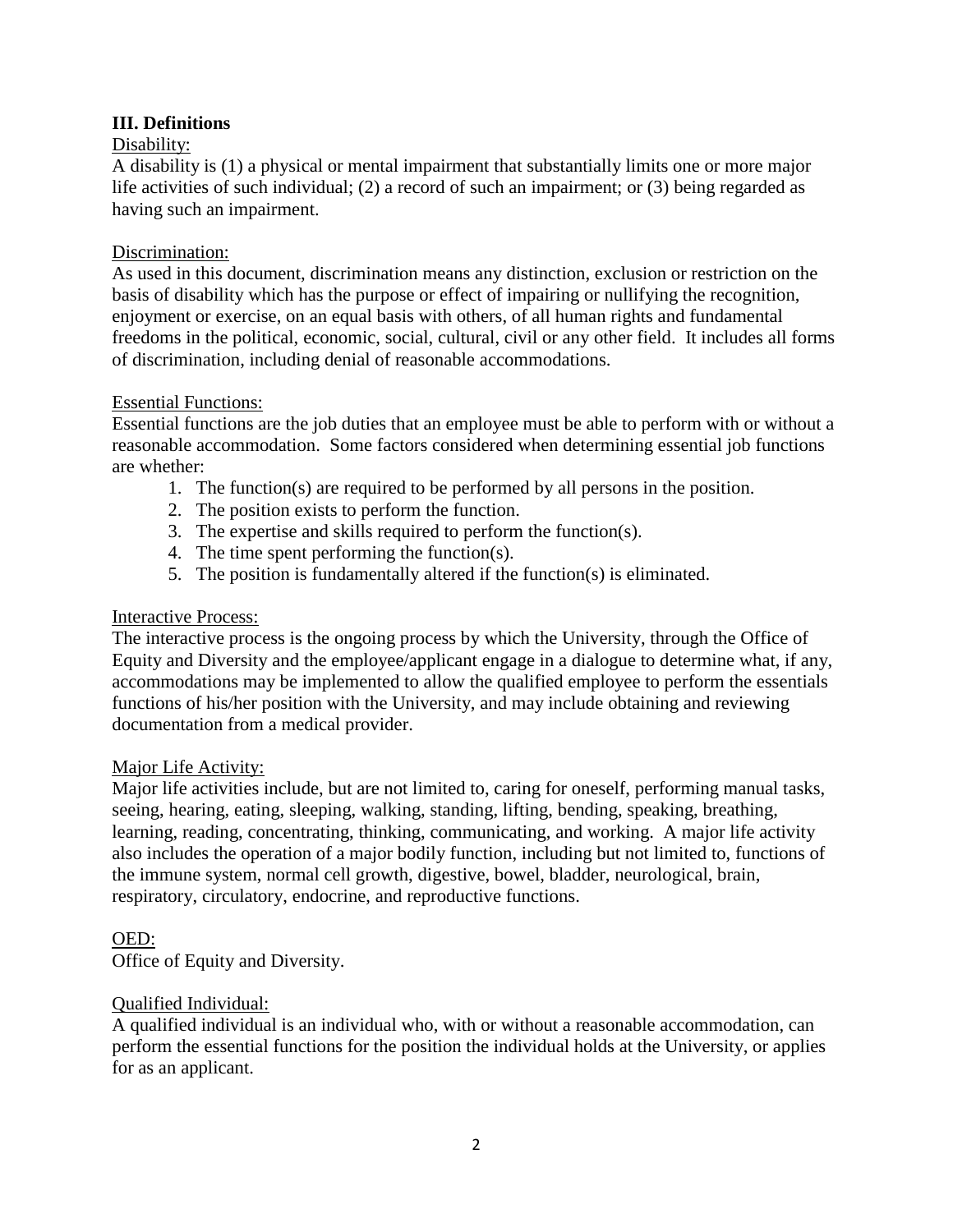#### Reasonable Accommodation

Reasonable accommodation means necessary and appropriate change, modification or adjustment that permits a qualified applicant or employee to participate in the job application process, to perform the essential functions of the job, or enjoy benefits and privileges of employment equal to those enjoyed by individuals without disability without imposing a disproportionate or undue burden on the University. Reasonable accommodations are determined on a case-by-case basis.

#### Substantially Limits:

An impairment is substantially limiting if an individual is unable to perform a major life activity that the average person in the general population can perform or if it materially restricts the duration, manner, or condition under which an individual can perform a particular major life activity, as compared to average person. Determining if an impairment substantially limits a major life activity shall be made without regard to the temporary nature of the impairment or other mitigating measures, such as medication, medical supplies, equipment, low vision devices (not including eyeglasses or contact lenses), prosthetics, mobility devices, assistive technology, auxiliary aids or services, or learned behavioral modifications.

#### Undue Hardship:

Undue hardship means significant difficulty or expense in the provisions of an accommodation that would be unduly costly, extensive, substantially, or would fundamentally alter the nature or operation of the University. The University must assess on a case-by-case basis whether a particular reasonable accommodation would cause undue hardship.

#### **IV. Requesting Accommodations:**

\*Students seeking reasonable accommodations should contact the Center for Teaching and Learning (CTLE):<https://www.scranton.edu/academics/ctle/disabilities/index.shtml>

#### Applicants:

A job applicant who requires an accommodation during the application process should contact Human Resources. During the interview process, the applicant should inform the individual arranging the interview, Human Resources or OED, of a needed accommodation. Applicants may request a reasonable accommodation either verbally or in writing. Upon receipt of the request, HR or OED will review the request, and if necessary, request additional information from the applicant. HR or OED will either grant, deny or propose an alternative accommodation that meets the applicant's needs if the applicant is a qualified.

#### Employees:

Reasonable accommodations for staff and faculty are handled by OED. Employees may request OED not disclose the disability for which an accommodation is requested to their supervisor. OED will not share or release medical information, unless it is necessary to arrange for the reasonable accommodations with a supervisor. Medical information obtained by OED is confidentially housed within OED. Supervisor, department heads or divisional leaders will be notify of granted accommodations.

#### **V. Procedures for Employees:**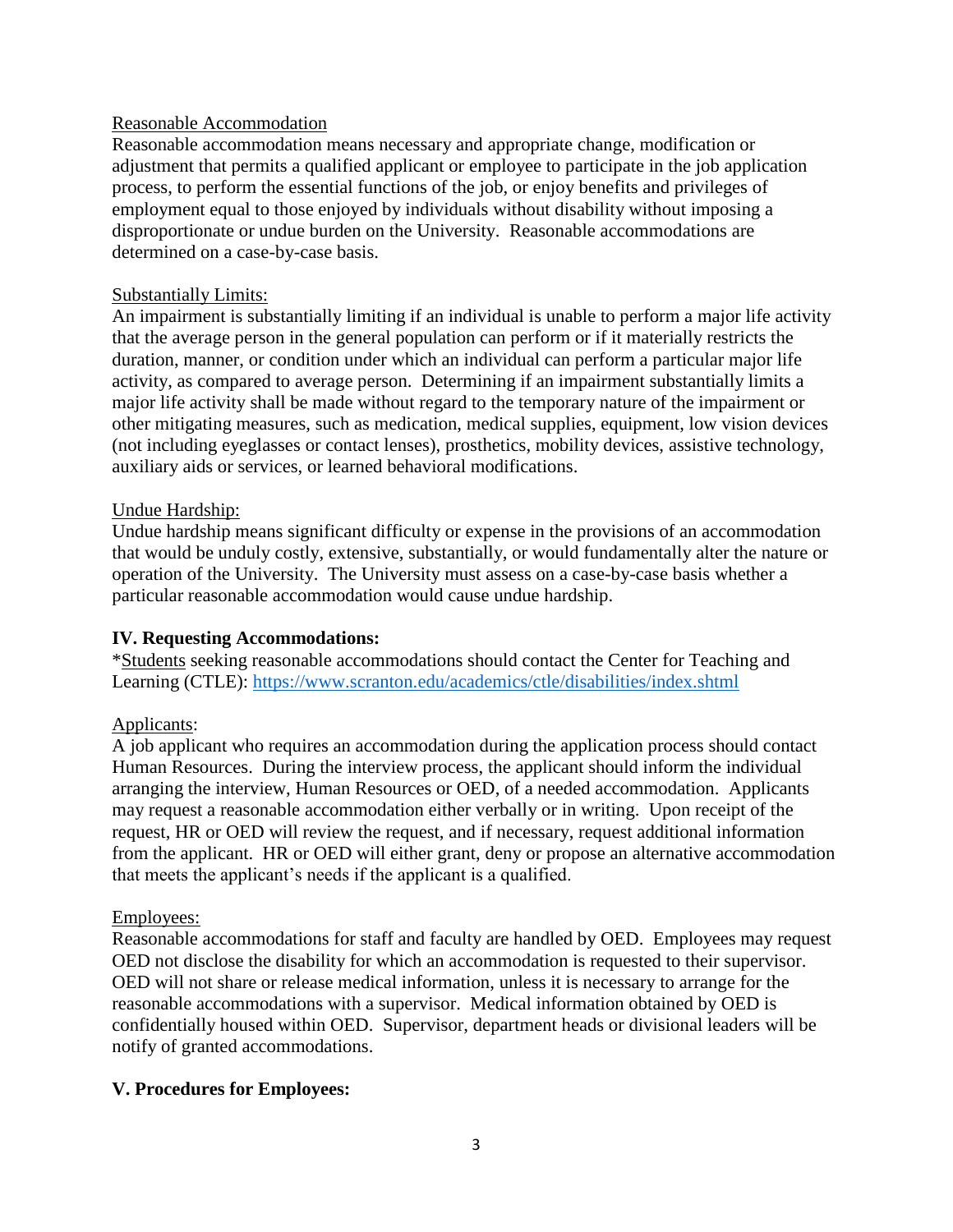Employee must complete the Disability Accommodation Request form <https://www.scranton.edu/equity-diversity/docs/ada-accom-form.docx> and a Request for Medical Information for ADA Accommodation form <https://www.scranton.edu/equity-diversity/docs/medical-info-request-form.pdf> , and submit it to OED.

If OED receives information that an employee may require a reasonable accommodation, via email, telephone or a third party, OED will contact the employee via email to provide the Disability Accommodation Request form [https://www.scranton.edu/equity-diversity/docs/ada](https://www.scranton.edu/equity-diversity/docs/ada-accom-form.docx)[accom-form.docx](https://www.scranton.edu/equity-diversity/docs/ada-accom-form.docx) and a Request for Medical Information for ADA Accommodation form <https://www.scranton.edu/equity-diversity/docs/medical-info-request-form.pdf> for the employee to complete.

The forms request information related to the employee's medical condition, the requested accommodation, how the accommodation will assist the individual perform essential job functions, and the anticipated duration of the requested accommodation.

The Accommodation Request Form also includes a release which, if signed, authorizes OED to contact the health care provider directly to clarify information contained in the medical information form. If an employee does not sign the release, then it is the employee's responsibility to obtain the necessary information from the health care provider.

Once OED receives the completed forms, the Executive Director or Assistant Director of OED will determine if the employee is potentially eligible for accommodations under the ADA. OED will then meet with employee to engage the employee in an interactive process to discuss possible reasonable accommodations. The discussion may include, but is not limited to, discussing the employee's specific limitation as related to their job and essential job duties, discussing and/or identifying possible reasonable accommodations that will enable the employee to perform the essential job duties, identify the accommodation that best serves the needs of the employee, the students (if appropriate) and the University, etc. The Executive Director or Assistant Director may consult appropriate University supervisor, department heads, divisional leaders, experts, etc. to discuss or examine the feasibility of the requested or identified accommodations. No specific form of accommodation is guaranteed for all individuals with a particular disability. Accommodations are tailored to match the needs of the individual with the disability with the needs of the job's essential functions without creating an undue hardship.

OED may require the employee to provide additional documentation or information in order to verify a condition or to assist in identifying reasonable accommodations during the interactive process. Additionally, OED may request an employee undergo an Independent Medical Evaluation (IME) at the University's expense, if the employee and the health care provider are unable to provide sufficient medical information in support of the accommodation request.

OED, in conjunction with appropriate supervisor, department head or divisional leader, may consider a number of factors to determine a reasonable accommodation, including:

• The nature and duration of the requested accommodations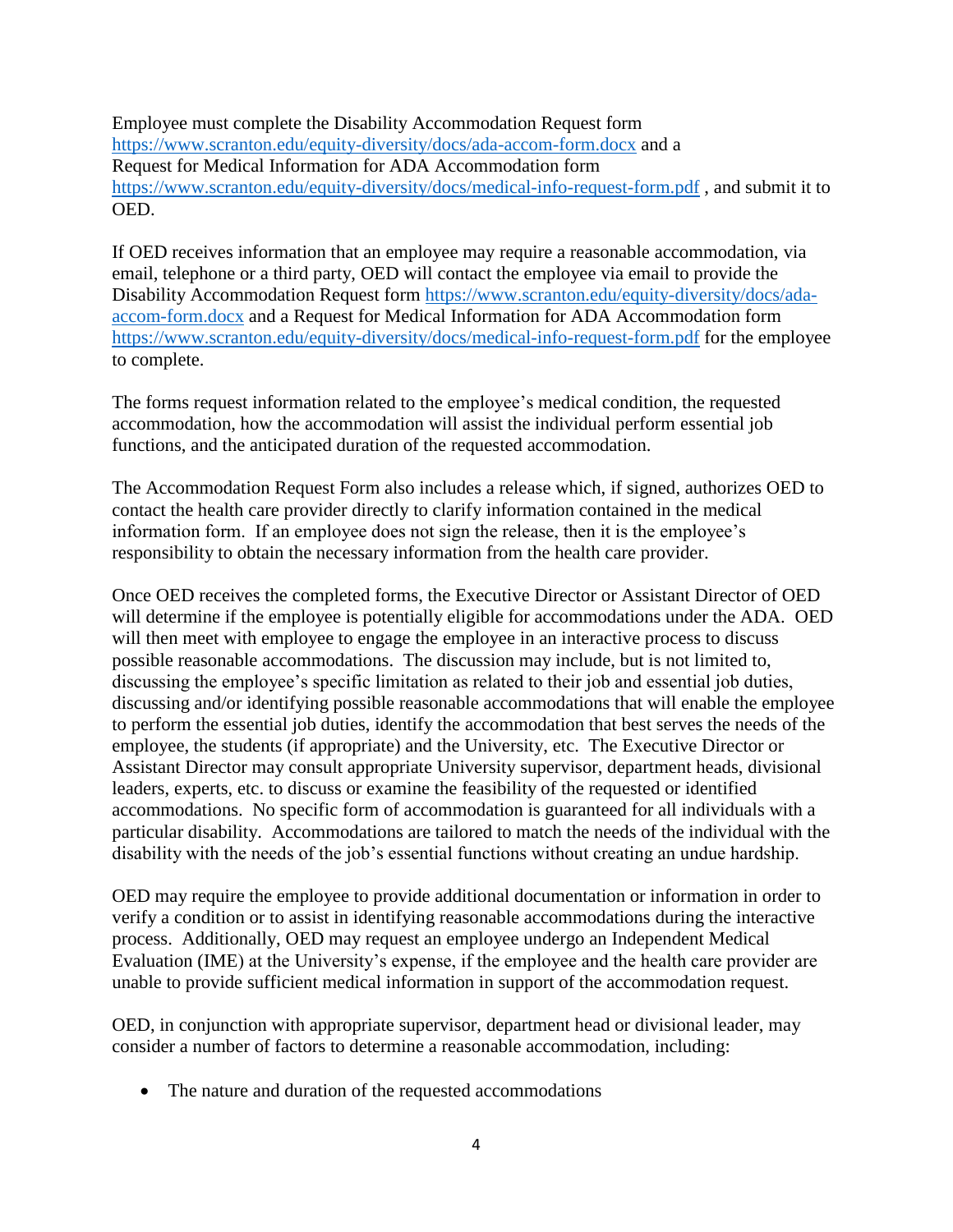- The impact of the requested accommodation on the performance of the employee's essential function or core work related duties
- The financial impact of the requested accommodation
- The impact of the requested accommodation on other employees, students or university operations
- Any alternative accommodations

Employees will be notified in writing if no reasonable accommodation can be made.

An employee who fails or refuses to participate in the process may be denied a reasonable accommodation.

## **VI. Supervisory Employee Obligation to Report.**

Employers are required to provide reasonable accommodations to enable applicants and employee to either, be considered for a job opening, or to perform the essential job functions of a position, respectively. All applicants and employees have the right to a fair and confidential accommodation process under the law. Supervisory employees of the University are required to refer employees that may require a reasonable accommodation to OED. Supervisory employees must inform OED that an employee was referred to OED. OED will work directly with the employee or applicant, and consult with the Department, as necessary, to determine an appropriate accommodation.

In the interactive process, a Department must work with OED to provide a suggestion for an alternative accommodation if called upon by OED.

Office of Equity and Diversity University of Scranton Institute of Molecular Biology and Medicine Suite 100 Phone: (570)941-6645 [Elizabeth.garcia2@scranton.edu](mailto:Elizabeth.garcia2@scranton.edu)

Note: The American's With Disabilities Act requires that, when the employee is ready to return to work after a leave (if a leave was taken), the University must allow the employee to return to the same position if the employee is still qualified to perform the essential functions of the position with or without reasonable accommodations.

## **VII. Confidentiality**

Information relating to the underlying reason for an individual's accommodation request, which includes written requests for an accommodation, notes or report from health care providers, or other supporting documentation, is confidential information and is maintained in a locked cabinet in OED. Accommodation related information is only shared with those who have a legitimate business need to know, or as required by law. University managers, administrators, supervisor, department chairs, etc. may be provided information related to the accommodation necessary or appropriate to meet the individual's needs.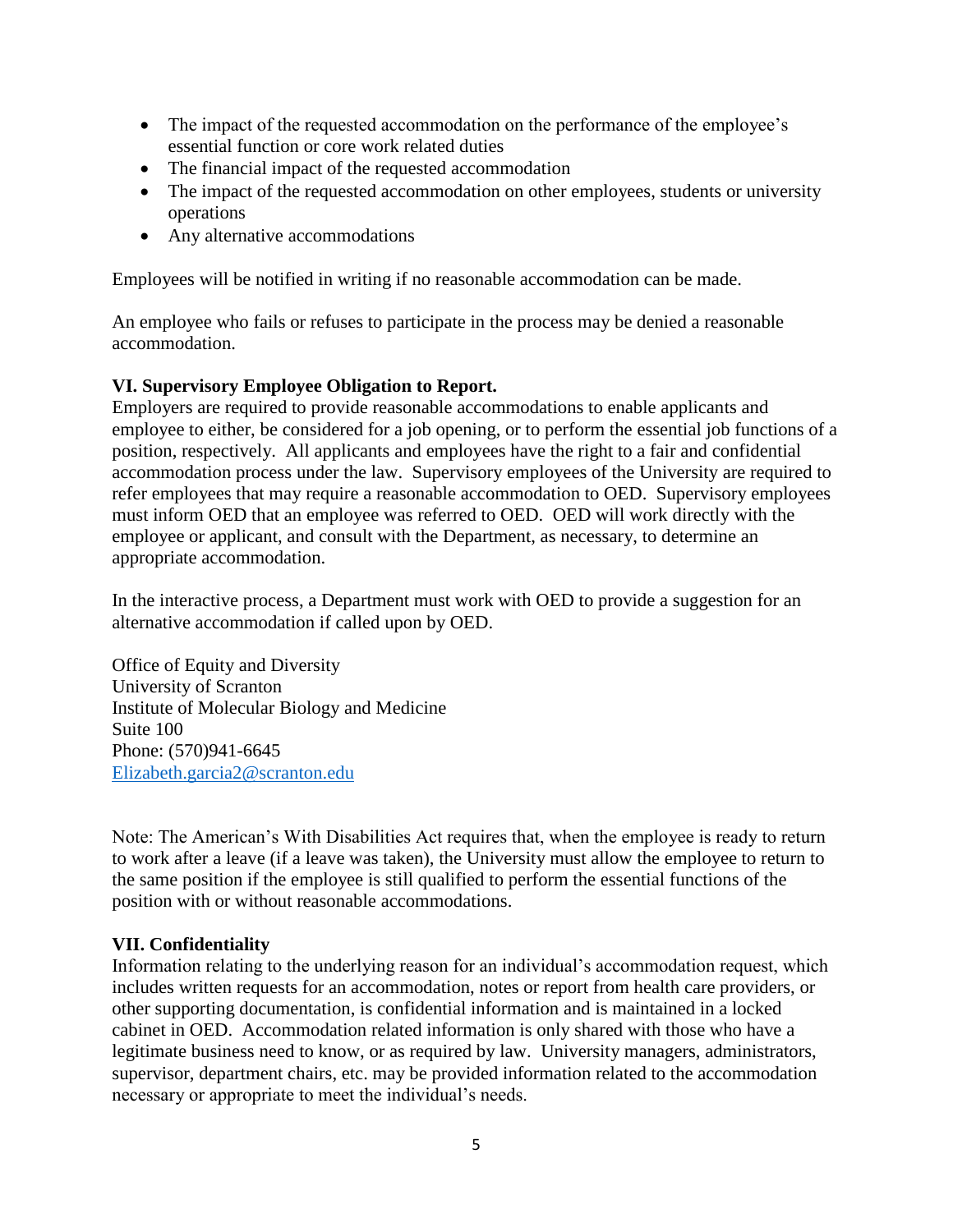## **VIII. Planning an Accessible Event**

OED will facilitate access to a sign language interpreter, assistive listening devices, parking, and other auxiliary aids, where needed and appropriate. A request for auxiliary aids must be made at least 10 business days in advance of the event and submitted to [Jennifer.pennington@scranton.edu](mailto:Jennifer.pennington@scranton.edu) .

## **IX. Accessible Parking**

In collaboration with parking services at the Department of Public Safety, OED works to adhere to the requirements of ADA Accessibility Guidelines for Buildings and Facilities (ADAAG) There are 43 accessible (handicapped) spaces distributed throughout campus.

Where self-parking in accessible space is not available, public safety will arrange to provide shuttle service from the parking pavilion to another location on campus. To access this service, call 941-7888. Some wait time during busy times is to be reasonably expected.

## **X. Third Party Vendors**

The University will not discriminate against individuals on the basis of disability directly or through contractual, licensing or other arrangements. (See Non-Discrimination and Anti-Harassment Policy [https://www.scranton.edu/equity-diversity/docs/nondiscrimination](https://www.scranton.edu/equity-diversity/docs/nondiscrimination-antiharassment-policy.pdf)[antiharassment-policy.pdf](https://www.scranton.edu/equity-diversity/docs/nondiscrimination-antiharassment-policy.pdf) for further information).

## **XI. How to File a Discrimination Complaint with the Office of Equity and Diversity**

Applicants denied a job or an equal opportunity to apply for a job based on a disability, can process a complaint pursuant to the University's Non-Discrimination and Anti-Harassment policy [https://www.scranton.edu/equity-diversity/docs/nondiscrimination-antiharassment](https://www.scranton.edu/equity-diversity/docs/nondiscrimination-antiharassment-policy.pdf)[policy.pdf](https://www.scranton.edu/equity-diversity/docs/nondiscrimination-antiharassment-policy.pdf)

## **XII. How to File an Appeal if Denied a Reasonable Accommodation**

If an applicant or employee is denied an accommodation by OED, an appeal can be filed with the Vice President for Human Resources. The appeal should include the accommodation requests, the accommodation provided (if any), medical documentation in support of the accommodation, any and all communication between the applicant/employee and OED, and a brief summary of what occurred during the interactive process with OED. The appeal must be filed within 15 business days of being denied a reasonable accommodation. The Vice President for Human Resources will contact the OED for a written response to the appeal within 10 business days. OED will have 15 business days to provide a response to the Vice President. The Vice President for Human Resources will issue a decision within 15 business days of receiving OED's response to the appeal.

## **XIII. Other Resources**

The Office of Human Resources oversees other policies that may overlap with this policy, including but not limited to, family medical leave, short term and long term disability, medical